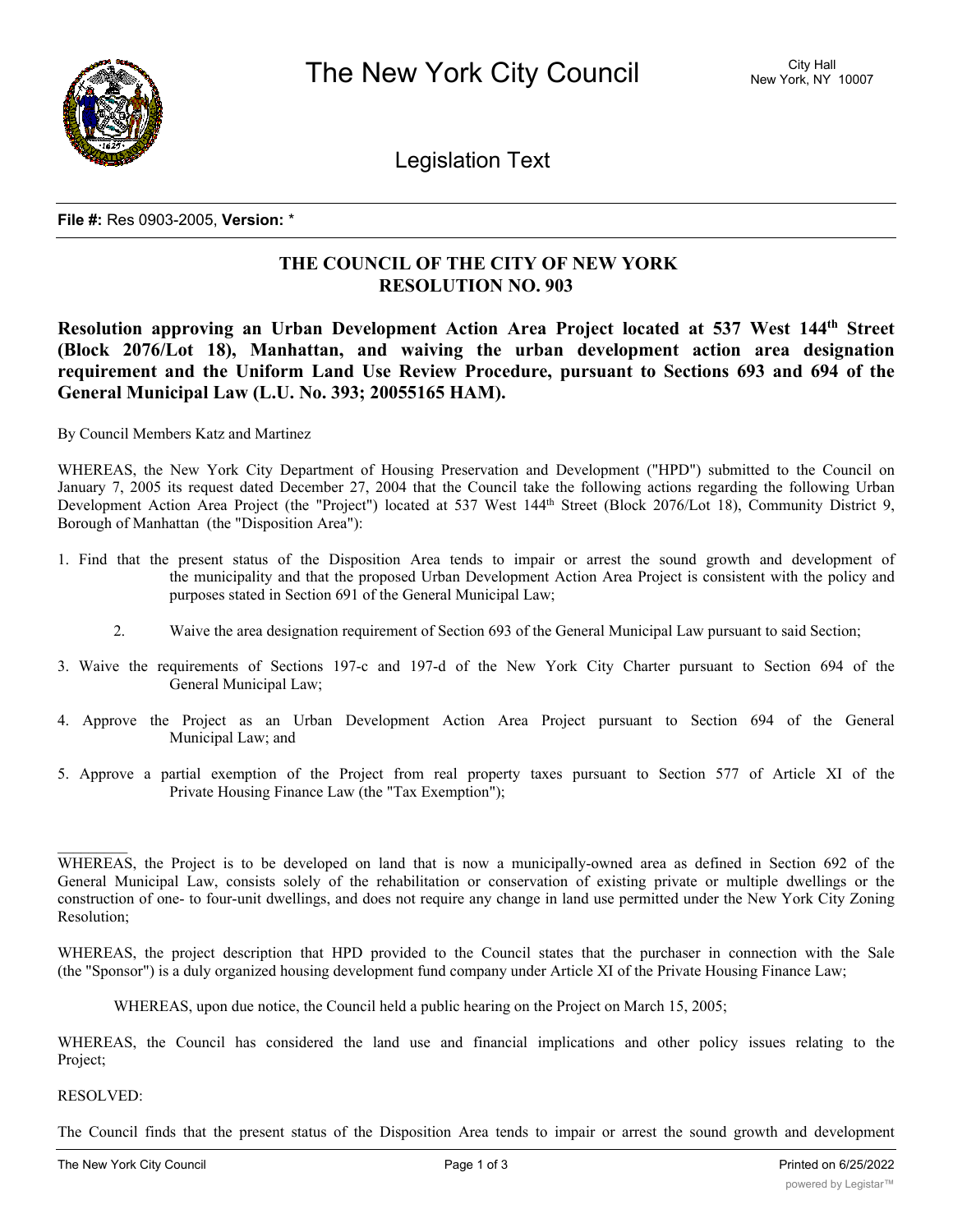## **File #:** Res 0903-2005, **Version:** \*

of the City of New York and that a designation of the Project as an urban development action area project is consistent with the policy and purposes stated in Section 691 of the General Municipal Law.

The Council waives the area designation requirement of the Disposition Area as an urban development action area under Section 693 of the General Municipal Law pursuant to said Section.

The Council waives the requirements of Sections 197-c and 197-d of the New York City Charter pursuant to Section 694 of the General Municipal Law.

The Council approves the Project as an Urban Development Action Area Project pursuant to Section 694 of the General Municipal Law.

The Project shall be disposed of and developed upon the terms and conditions set forth in the Project Summary that HPD has submitted to the Council, a copy of which is attached hereto.

The Council approves the partial Tax Exemption as follows:

- The partial tax exemption provided hereunder shall commence upon the date of conveyance of the housing project to Sponsor ("Effective Date") and shall terminate upon July 1, 2029 ("Expiration Date"); provided, however, that such partial tax exemption shall terminate if the Department of Housing Preservation and Development determines that (i) Sponsor is not organized as a housing development fund corporation, (ii) Sponsor is not operating the housing project in accordance with the requirements of Article XI of the Private Housing Finance Law, or (iii) such real property has not been, or is not being, developed, used, and/or operated in compliance with the requirements of all applicable agreements made by Sponsor with, or for the benefit of, the City of New York.
- Those portions of the property included in the housing project which are devoted to business or commercial use (collectively, "Commercial Property"), if any shall not be eligible for real property tax exemption hereunder. The Commercial Property shall be subject to full real property taxation; provided, however, that nothing herein shall prohibit Sponsor from utilizing any abatement, exemption, or other tax benefit for which the Commercial Property would otherwise be eligible.
- All of the value of the property, other than the Commercial Property, included in the housing project (collectively, "Residential Property") shall be exempt from real property taxes, other than assessments for local improvements; provided, however, that Sponsor shall make a partial annual real estate tax payment on the Residential Property. Sponsor shall make such partial annual real estate tax payment on an assessed valuation equal to the lesser of (i) an amount equal to the full assessed valuation of the Residential Property, or (ii) an amount calculated by multiplying \$3500 times the number of residential units included in the housing project and increasing such product by six percent (6%) on July 1, 1990 and July 1 of each successive year, but not by more than twenty percent (20%) in any five-year period.

Adopted.

 $\frac{1}{2}$ 

 $\frac{1}{2}$ 

Office of the City Clerk, } The City of New York, } ss.:

I hereby certify that the foregoing is a true copy of a Resolution passed by The Council of The City of New York on March 23, 2005, on file in this office.